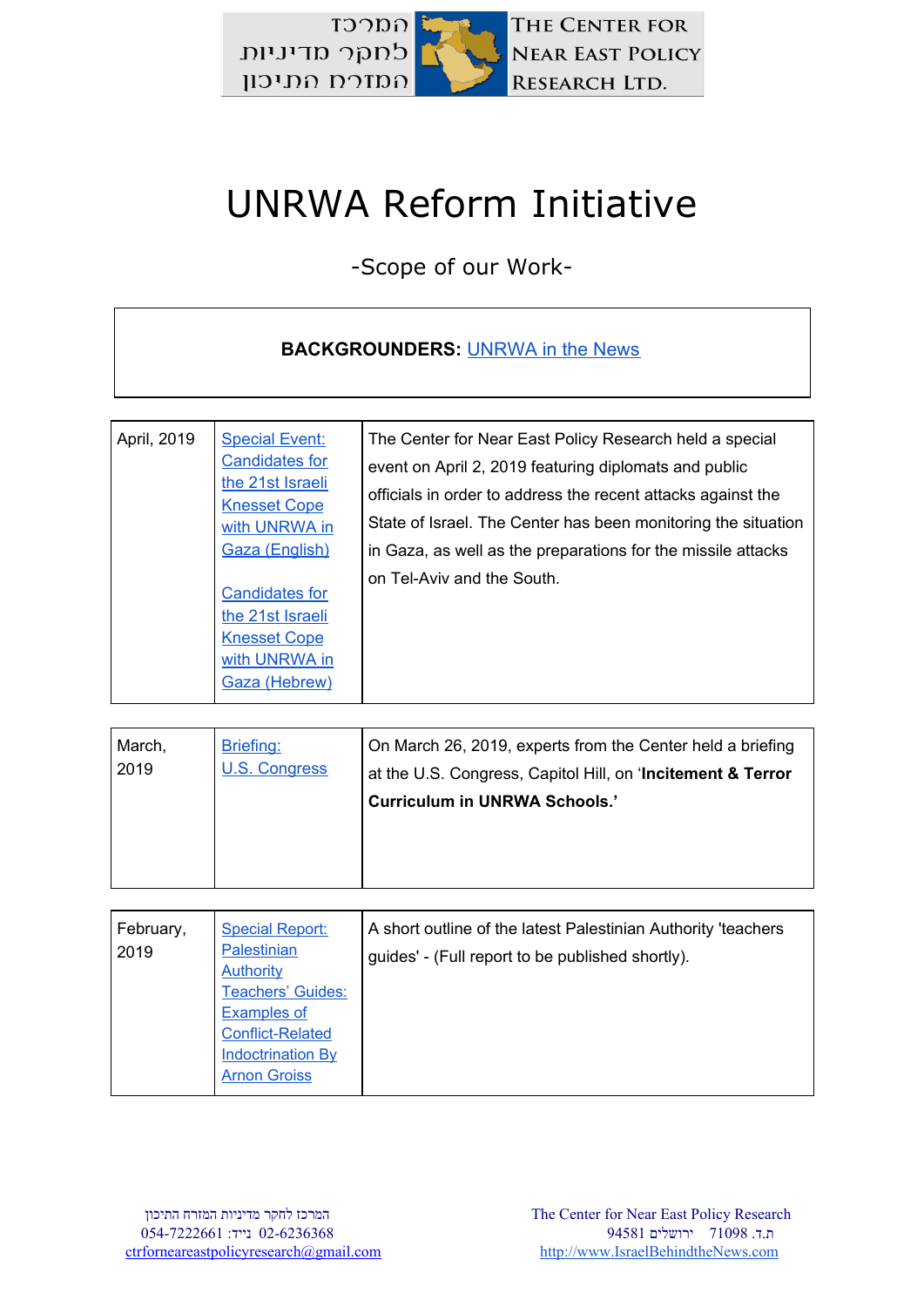

| February,<br>2019 | <b>Short Film:</b><br><b>UNRWA</b> in<br>Jerusalem:<br><b>Anatomy of Chaos</b><br>(English version) | The human tragedy of life in the UNRWA refugee camp of<br>Shuafat, in the heart of Jerusalem and the detrimental effect<br>on its' residents. Crime, terror, drugs, mismanagement and<br>filth are some of the scourges of daily life in Shuafat. |
|-------------------|-----------------------------------------------------------------------------------------------------|---------------------------------------------------------------------------------------------------------------------------------------------------------------------------------------------------------------------------------------------------|
|                   | (Hebrew Version)                                                                                    |                                                                                                                                                                                                                                                   |

| The Center for Near East Policy Research produced it's<br><b>Short Film:</b><br>October,<br>2018<br>The Terror of<br>latest film shot on location on the Gaza border in the<br><b>Return</b><br>summer of 2018, showing how UNRWA's dangerous 'right of<br>return' policy is the ideological foundation with which the<br>next generation of children are brainwashed to believe. |
|-----------------------------------------------------------------------------------------------------------------------------------------------------------------------------------------------------------------------------------------------------------------------------------------------------------------------------------------------------------------------------------|
|-----------------------------------------------------------------------------------------------------------------------------------------------------------------------------------------------------------------------------------------------------------------------------------------------------------------------------------------------------------------------------------|

| October,<br>2018 | Briefing:<br><b>United Nations /</b><br><b>United Nations</b><br>Correspondents<br><b>Association</b> | On October 17th, The Center for Near East Policy Research<br>provided a briefing at the United Nations Correspondents<br>Association at the UN in New York, followed by a confidential<br>briefing for officials of the UN Secretary General's office about<br>the lethal nature of UNRWA. |
|------------------|-------------------------------------------------------------------------------------------------------|--------------------------------------------------------------------------------------------------------------------------------------------------------------------------------------------------------------------------------------------------------------------------------------------|
|------------------|-------------------------------------------------------------------------------------------------------|--------------------------------------------------------------------------------------------------------------------------------------------------------------------------------------------------------------------------------------------------------------------------------------------|

| May, 2018 | Short Film:<br><b>UNRWA Uprising</b> | Short movie shows how UNRWA encourages descendants of<br>Palestinian refugees to conduct a violent campaign to achieve<br>their 'right of return' by force of arms, as exemplified in the |
|-----------|--------------------------------------|-------------------------------------------------------------------------------------------------------------------------------------------------------------------------------------------|
|           |                                      | bloody 'March of the Return' at the Israel-Gaza border, where<br>dozens were killed in violent riots.                                                                                     |

| April, 2018 | Briefing:<br>Office of the<br>senior U.S. official<br>at the United<br><b>Nations</b> | Introducing concerns to a senior advisor of the Hon. Nikki<br>Hakey US at the US legation office at the UN in New York over<br>the UNRWA war education curriculm, the newly hired PR firm<br>engaged by UNRWA, the blockage of The U.S. GAO<br>congressional investigation report on UNRWA schools from the<br>public and from the US Congess, the illegal Hamas-UNRWA |
|-------------|---------------------------------------------------------------------------------------|------------------------------------------------------------------------------------------------------------------------------------------------------------------------------------------------------------------------------------------------------------------------------------------------------------------------------------------------------------------------|
|-------------|---------------------------------------------------------------------------------------|------------------------------------------------------------------------------------------------------------------------------------------------------------------------------------------------------------------------------------------------------------------------------------------------------------------------------------------------------------------------|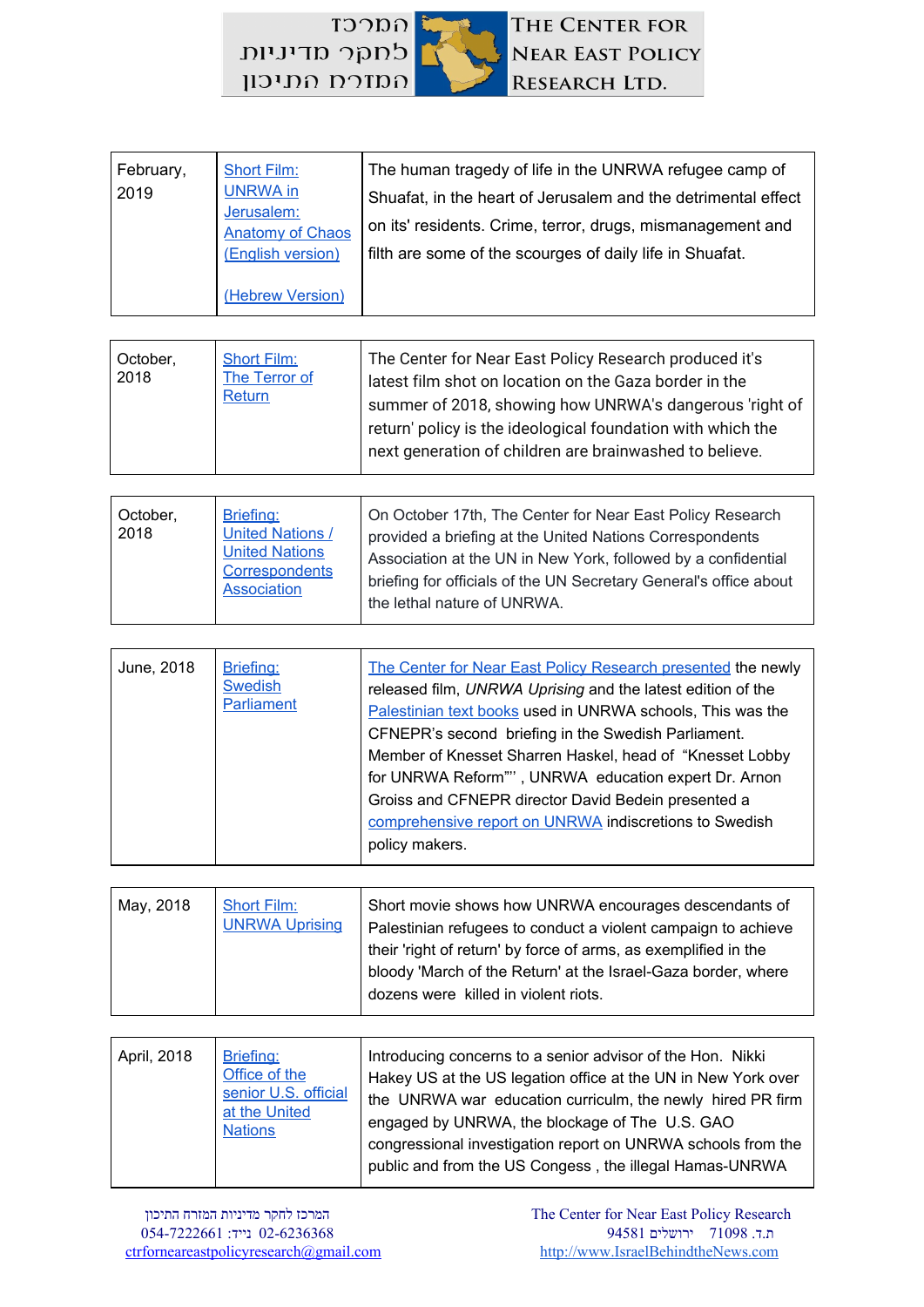$TOTC$ THE CENTER FOR לחקר מדיניות **NEAR EAST POLICY** המזרח התיכון RESEARCH LTD.

|  | I ties and the newly formed "Knesset Lobby for UNRWA<br>Reform". |
|--|------------------------------------------------------------------|
|  |                                                                  |

| March, 2018 | Briefing:<br>Office of U.S.<br>Congressman<br>Chris Smith,<br><b>Heritage</b><br>Foundation,<br><b>United Nations</b> | During the first week of March, 2018, the Center for Near East<br>Policy Research conducted briefings at the U.S. Congress, the<br>office of the U.N. Secretary General (the second meeting) and<br>the Heritage Foundation. The message: Adopt the "UNRWA<br>Reform Initiative." |
|-------------|-----------------------------------------------------------------------------------------------------------------------|-----------------------------------------------------------------------------------------------------------------------------------------------------------------------------------------------------------------------------------------------------------------------------------|
|-------------|-----------------------------------------------------------------------------------------------------------------------|-----------------------------------------------------------------------------------------------------------------------------------------------------------------------------------------------------------------------------------------------------------------------------------|

| March, 2018   Briefing: | <b>Knesset UNRWA</b><br><b>Policy Forum</b> | The Knesset Lobby for UNRWA Reform held its 3rd session on<br>March 12, 2018, was hosted by MK Sharren Haskel. |
|-------------------------|---------------------------------------------|----------------------------------------------------------------------------------------------------------------|
|                         |                                             |                                                                                                                |

| March, 2018<br><b>Special Report:</b><br><b>Anti-Semitism in</b><br><b>UNRWA</b><br>Education | Since UNRWA uses the PA schoolbooks with no omissions or<br>amendments, it actually becomes full partner of the PA<br>anti-Israeli and, sometimes, anti-Semitic indoctrination.<br>Anti-Semitic expressions in such schoolbooks have existed<br>throughout UNRWA's seven-decade activity, mostly within the<br>context of the conflict, but also in the religious context. |
|-----------------------------------------------------------------------------------------------|----------------------------------------------------------------------------------------------------------------------------------------------------------------------------------------------------------------------------------------------------------------------------------------------------------------------------------------------------------------------------|
|-----------------------------------------------------------------------------------------------|----------------------------------------------------------------------------------------------------------------------------------------------------------------------------------------------------------------------------------------------------------------------------------------------------------------------------------------------------------------------------|

| Briefing:<br>February,<br>2018<br>Jerusalem<br><b>Municipality</b><br><b>Special Session</b><br>on Violence<br><b>Emanating from</b><br><b>UNRWA</b> in<br><b>Jerusalem</b> | The Jerusalem Municipal Commission Against Violence invited<br>CFNEPR to conduct a special session on violence emanating<br>from UNRWA facilities in Jerusalem. |
|-----------------------------------------------------------------------------------------------------------------------------------------------------------------------------|-----------------------------------------------------------------------------------------------------------------------------------------------------------------|
|-----------------------------------------------------------------------------------------------------------------------------------------------------------------------------|-----------------------------------------------------------------------------------------------------------------------------------------------------------------|

| February,<br>2018 | <b>Special Report:</b><br><b>Updated Study of</b><br><b>PA School books</b><br>(2018 edition)<br>used by UNRWA | This paper is the final update of two former studies. It reviewed<br>UNRWA's role in perpetuating the Middle East conflict, having<br>used for decades textbooks that delegitimize the State of Israel<br>and the very presence of its Jewish citizens in the country,<br>demonize both Israel and Jews in various contexts and<br>advocate a violent struggle against it instead of peace and<br>coexistence. |
|-------------------|----------------------------------------------------------------------------------------------------------------|----------------------------------------------------------------------------------------------------------------------------------------------------------------------------------------------------------------------------------------------------------------------------------------------------------------------------------------------------------------------------------------------------------------|
|                   |                                                                                                                |                                                                                                                                                                                                                                                                                                                                                                                                                |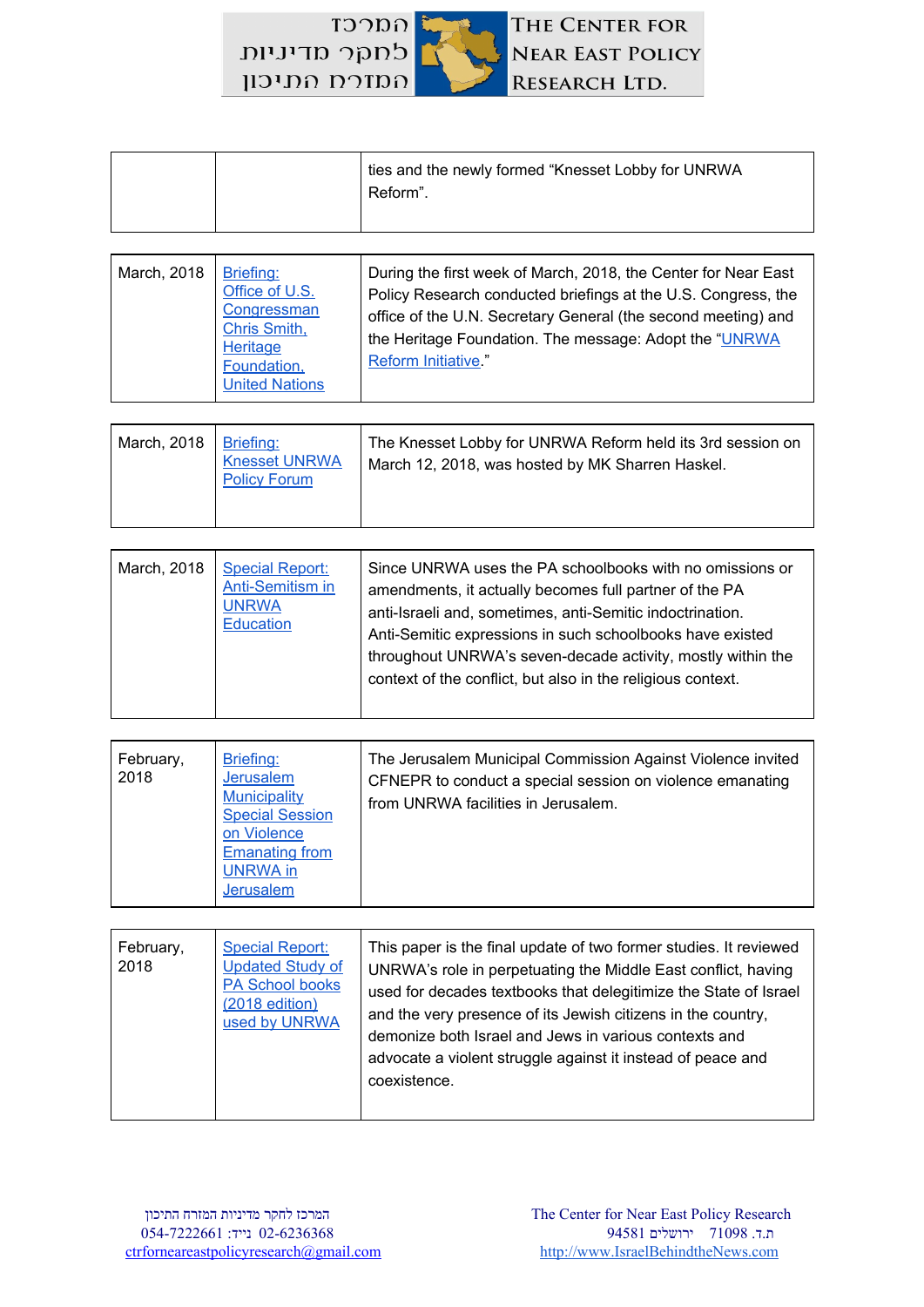

| February,<br>2018 | Trailer:<br>Inside the<br><b>UNRWA Refugee</b><br>Camp in Shuafat,<br><b>Jerusalem</b>                                                          | The official trailer from a new film released in February, 2018 -<br>with an inside look at the Shuafat refugee camp in the capital of<br>Israel, Jerusalem.                                                                                                |
|-------------------|-------------------------------------------------------------------------------------------------------------------------------------------------|-------------------------------------------------------------------------------------------------------------------------------------------------------------------------------------------------------------------------------------------------------------|
|                   |                                                                                                                                                 |                                                                                                                                                                                                                                                             |
| January,<br>2018  | <b>Short Film:</b><br>UNRWA in<br><b>Jerusalem</b>                                                                                              | A joint production with correspondent Gal Berger of 'Kan' Israeli<br>TV news, which features interviews with children in the Shuafat<br>refugee camp in Jerusalem.                                                                                          |
|                   |                                                                                                                                                 |                                                                                                                                                                                                                                                             |
| December,<br>2017 | <b>Special Report:</b><br><b>Comprehensive</b><br>Study of all 2017<br><b>Palestinian</b><br>Authority /<br><b>UNRWA School</b><br><u>books</u> | Our first comprehensive study on all 2017 Palestinian Authority<br>school books used in UNRWA schools published by the Meir<br>Amit Intelligence and Terrorism Information Center. This study<br>was partially underwritten by the Simon Wiesenthal Center. |

| Briefing:<br>November,<br><b>Knesset UNRWA</b><br>2017<br><b>Policy Forum</b> | "The Knesset Lobby to Reform UNRWA" held its second<br>session on Monday, Nov. 27, at the Jerusalem Hall in the<br>Knesset, chaired by MK Sharren Haskel, who has taken the<br>leadership to demand full disclosure, accountability and<br>transparency from donor nations who render \$1.2 billion of<br>assistance to UNRWA, an agency which seems to promote<br>"Palestinian refugee life in perpetuity", for the families of Arab<br>refugees from the 1948 war. |
|-------------------------------------------------------------------------------|----------------------------------------------------------------------------------------------------------------------------------------------------------------------------------------------------------------------------------------------------------------------------------------------------------------------------------------------------------------------------------------------------------------------------------------------------------------------|
|-------------------------------------------------------------------------------|----------------------------------------------------------------------------------------------------------------------------------------------------------------------------------------------------------------------------------------------------------------------------------------------------------------------------------------------------------------------------------------------------------------------------------------------------------------------|

| September,<br>2017 |
|--------------------|
|--------------------|

| September,<br>2017 | <b>Special Report:</b><br>Hamas continues<br>to operate freely in<br><b>UNRWA schools</b><br>in GAZA | Lt. Col. (Ret.) Jonathan D. Halevi submits report to MP Michael<br>Levitt at the Canadian Parliament, to correct the notion that<br>Hamas no longer controls administration and education of<br>UNRWA in Gaza. Reason for submission: Canada withdrew<br>finance from UNRWA general fund in 2010, following CFNEPR<br>report which documented Hamas victory in the UNRWA union<br>elections and Canadian resumption of funding to UNRWA in<br>2016. |
|--------------------|------------------------------------------------------------------------------------------------------|-----------------------------------------------------------------------------------------------------------------------------------------------------------------------------------------------------------------------------------------------------------------------------------------------------------------------------------------------------------------------------------------------------------------------------------------------------|
|--------------------|------------------------------------------------------------------------------------------------------|-----------------------------------------------------------------------------------------------------------------------------------------------------------------------------------------------------------------------------------------------------------------------------------------------------------------------------------------------------------------------------------------------------------------------------------------------------|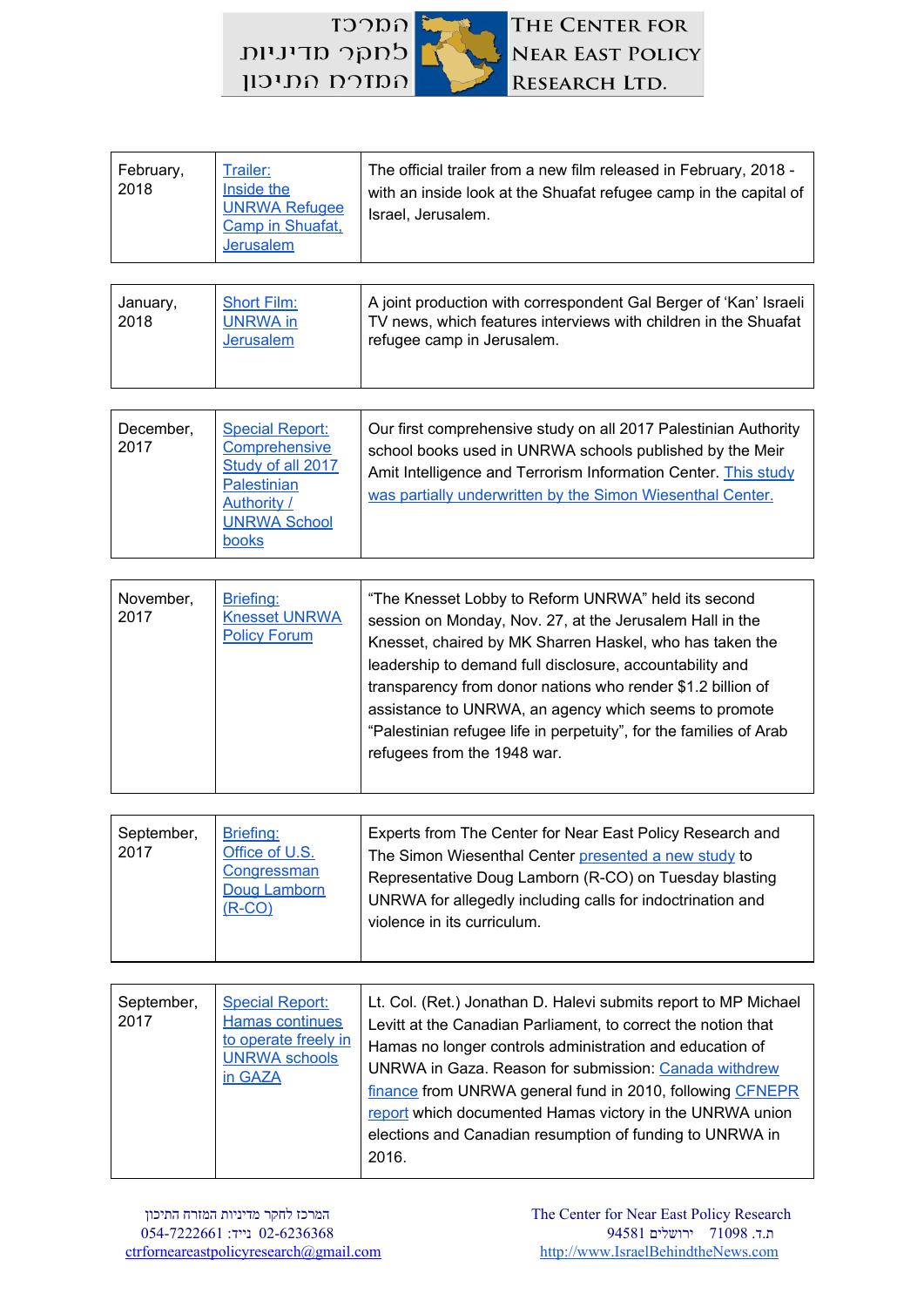THE CENTER FOR **NEAR EAST POLICY** RESEARCH LTD.

| <b>Special Report:</b><br>October,<br><b>UNRWA - A UN</b><br>2017<br>Agency<br><b>Encourages</b><br>Children to<br>Engage in Acts of<br>War | Academic paper systematic inculcation of violence as a value<br>taught in the UNRWA educational system. |
|---------------------------------------------------------------------------------------------------------------------------------------------|---------------------------------------------------------------------------------------------------------|
|---------------------------------------------------------------------------------------------------------------------------------------------|---------------------------------------------------------------------------------------------------------|

| New context of UNRWA: Religious war to kill Jews in the name<br>September,<br><b>Short Film:</b><br>2017<br>From UNRWA to<br>of Al-Agsa, Jerusalem and the 'right of return.'<br>Al-Agsa |  |
|------------------------------------------------------------------------------------------------------------------------------------------------------------------------------------------|--|
|------------------------------------------------------------------------------------------------------------------------------------------------------------------------------------------|--|

| July,<br>2017 | <b>Launch of the</b><br><b>Official Knesset</b><br>Lobby for UNRWA<br><b>Policy Reform</b> | The Knesset Lobby for UNRWA Policy Reform, chaired by MK<br>Sharren Haskel (Likud), was formed at its first offical<br>meeting on July 20, 2017 at The Knesset. |
|---------------|--------------------------------------------------------------------------------------------|-----------------------------------------------------------------------------------------------------------------------------------------------------------------|
|---------------|--------------------------------------------------------------------------------------------|-----------------------------------------------------------------------------------------------------------------------------------------------------------------|

| February,<br>2017 | <b>Short Film:</b><br><b>Stop Child Abuse:</b><br><b>UNRWA Prepares</b><br><b>Child Soldiers for</b><br><b>War</b> | Palestinian refugee children, under the auspices of UNRWA,<br>are indoctrinated for war against Israel, in violation of the UN<br>treaties which forbid the use of child soldiers. |
|-------------------|--------------------------------------------------------------------------------------------------------------------|------------------------------------------------------------------------------------------------------------------------------------------------------------------------------------|
|-------------------|--------------------------------------------------------------------------------------------------------------------|------------------------------------------------------------------------------------------------------------------------------------------------------------------------------------|

| March, 2017<br><b>Short Film:</b><br><b>Legacy of</b><br><b>UNRWA</b><br>(English)<br>(Hebrew) |
|------------------------------------------------------------------------------------------------|
|------------------------------------------------------------------------------------------------|

| January<br>2017 |
|-----------------|
|-----------------|

| September<br>2016 | Briefing:<br>The Offices of<br>U.S. Senator<br><b>Risch</b> | Center director, David Bedein, travelled to the U.S. to meet with<br>Senator Risch and his staffers on the subject of the Palestinian<br>textbooks used in PA and UNRWA schools and terror groups<br>operating in UN facilities. The meeting resulted in an<br>unprecedented official request for the U.S. 'General Accounting<br>Office' to conduct an official inquiry into terror groups<br>involvement in UNRWA education. |
|-------------------|-------------------------------------------------------------|--------------------------------------------------------------------------------------------------------------------------------------------------------------------------------------------------------------------------------------------------------------------------------------------------------------------------------------------------------------------------------------------------------------------------------|
|-------------------|-------------------------------------------------------------|--------------------------------------------------------------------------------------------------------------------------------------------------------------------------------------------------------------------------------------------------------------------------------------------------------------------------------------------------------------------------------------------------------------------------------|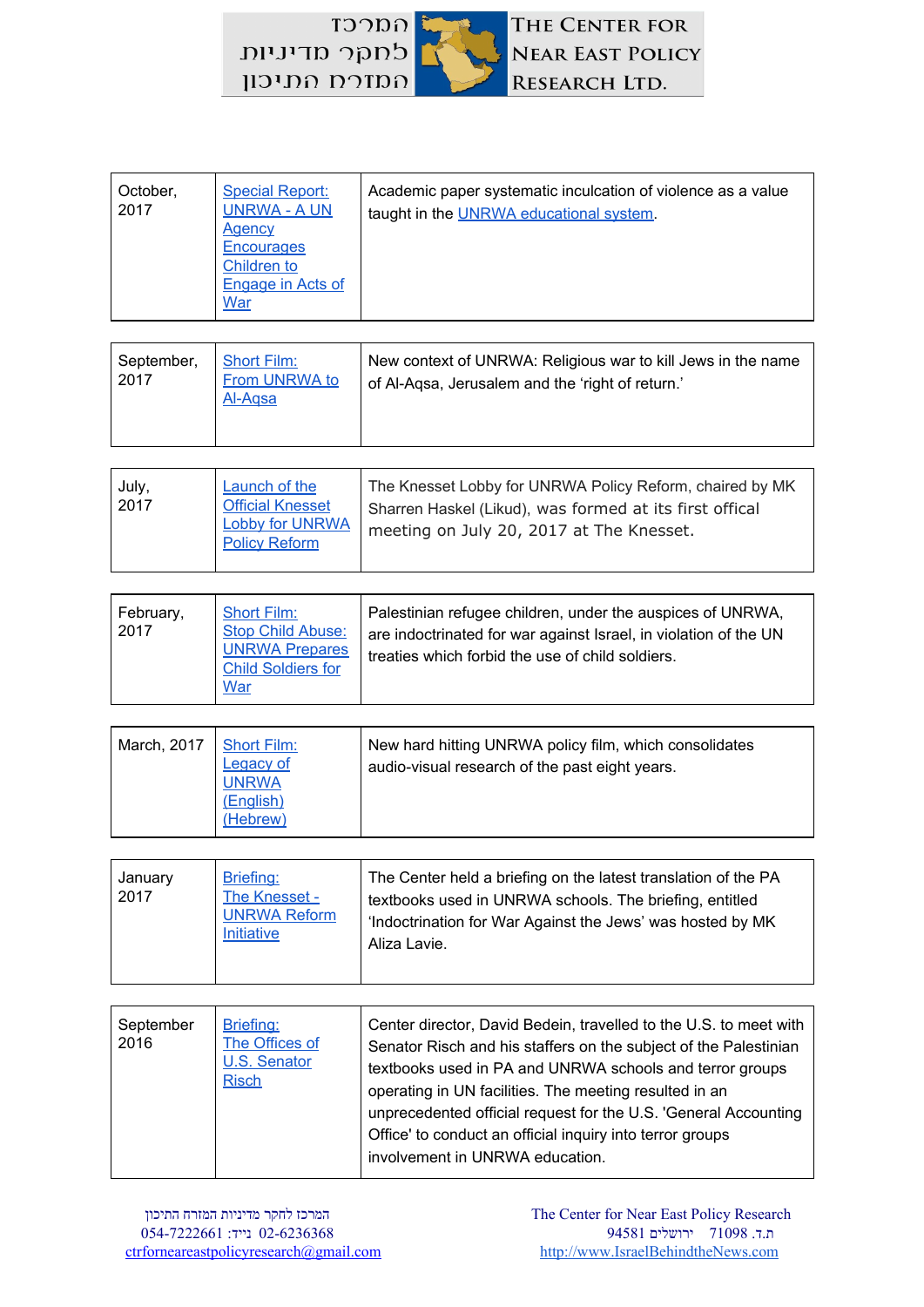לחקר מדיניות המזרח התיכון

 $TOTC$ 



| <b>July 2016</b> | Breifing:<br>The Knesset The<br>UNRWA Reform<br>Initiative | Member of Knesset Yehuda Glick hosted the UNRWA Reform<br>Initiative briefing for journalists and diplomats of those donor<br>nations that fund UNRWA. |
|------------------|------------------------------------------------------------|--------------------------------------------------------------------------------------------------------------------------------------------------------|
|------------------|------------------------------------------------------------|--------------------------------------------------------------------------------------------------------------------------------------------------------|

| May 2016 | <b>Special Report:</b><br>Confronting<br><b>Human Rights</b><br>Abuses in the<br>Palestinian<br>Authority | Human Rights expert, Bassem Eid, details the human rights<br>violations in the Palestinian Authority territories. This special<br>report published by the UK's Henry Jackson Society think-tank<br>was presented at their offices in the UK to members of the<br><b>British Parliament.</b> |
|----------|-----------------------------------------------------------------------------------------------------------|---------------------------------------------------------------------------------------------------------------------------------------------------------------------------------------------------------------------------------------------------------------------------------------------|
|----------|-----------------------------------------------------------------------------------------------------------|---------------------------------------------------------------------------------------------------------------------------------------------------------------------------------------------------------------------------------------------------------------------------------------------|

| May 2016 | <b>Short Film:</b><br>UNRWA Road to<br><b>Terror: Palestinian</b><br><b>Classroom</b><br>Incitement | The Center for Near East Policy Research engaged a team of<br>senior journalists who have produced a new short film on the<br>incitement taking place in UNRWA facilities in Jerusalem and<br>Bethlehem. |
|----------|-----------------------------------------------------------------------------------------------------|----------------------------------------------------------------------------------------------------------------------------------------------------------------------------------------------------------|
|----------|-----------------------------------------------------------------------------------------------------|----------------------------------------------------------------------------------------------------------------------------------------------------------------------------------------------------------|

| January<br>2016 | <b>Special Report:</b><br><b>Israel and Jews in</b><br>the Latest<br>Palestinian<br>Authority | This report presents translations and analysis from the latest<br>Palestinian Authority textbooks taught in PA and UNRWA<br>schools. Demonization, delegitimization, advocacy of violent<br>struggle rather than peace and jihad, martyrdom and the 'right<br>of return.' |
|-----------------|-----------------------------------------------------------------------------------------------|---------------------------------------------------------------------------------------------------------------------------------------------------------------------------------------------------------------------------------------------------------------------------|
|                 | <b>Textbooks</b>                                                                              |                                                                                                                                                                                                                                                                           |

| December<br>Briefing:<br><b>First UNRWA</b><br>2015<br><b>Policy Forum at</b><br><b>The Knesset</b><br>(VIDEO) | The first- ever 'UNRWA Policy Forum' at The Knesset features<br>UNRWA experts and testimonials from Dr. Arnon Groiss,<br>Palestinian UNRWA refugee Bassem Eid, Adi Schwartz, David<br>Bedein and was hosted by MK Smotrich. |
|----------------------------------------------------------------------------------------------------------------|-----------------------------------------------------------------------------------------------------------------------------------------------------------------------------------------------------------------------------|
|----------------------------------------------------------------------------------------------------------------|-----------------------------------------------------------------------------------------------------------------------------------------------------------------------------------------------------------------------------|

| <b>Short Film:</b><br>December<br>2015<br>Mohammad<br><b>Assaf: War Song</b><br>for UNRWA | Examining the latest song by UNRWA Ambassador<br>Mohammad Assaf, which calls for a violent struggle against<br>Israel. |
|-------------------------------------------------------------------------------------------|------------------------------------------------------------------------------------------------------------------------|
|-------------------------------------------------------------------------------------------|------------------------------------------------------------------------------------------------------------------------|

| <b>Special Report:</b><br>December<br><b>What do Syrians</b><br>2015<br>Learn in their<br><b>Schools</b> | An evaluation of Syrian school books in relation to Jews and<br>Israel. |
|----------------------------------------------------------------------------------------------------------|-------------------------------------------------------------------------|
|----------------------------------------------------------------------------------------------------------|-------------------------------------------------------------------------|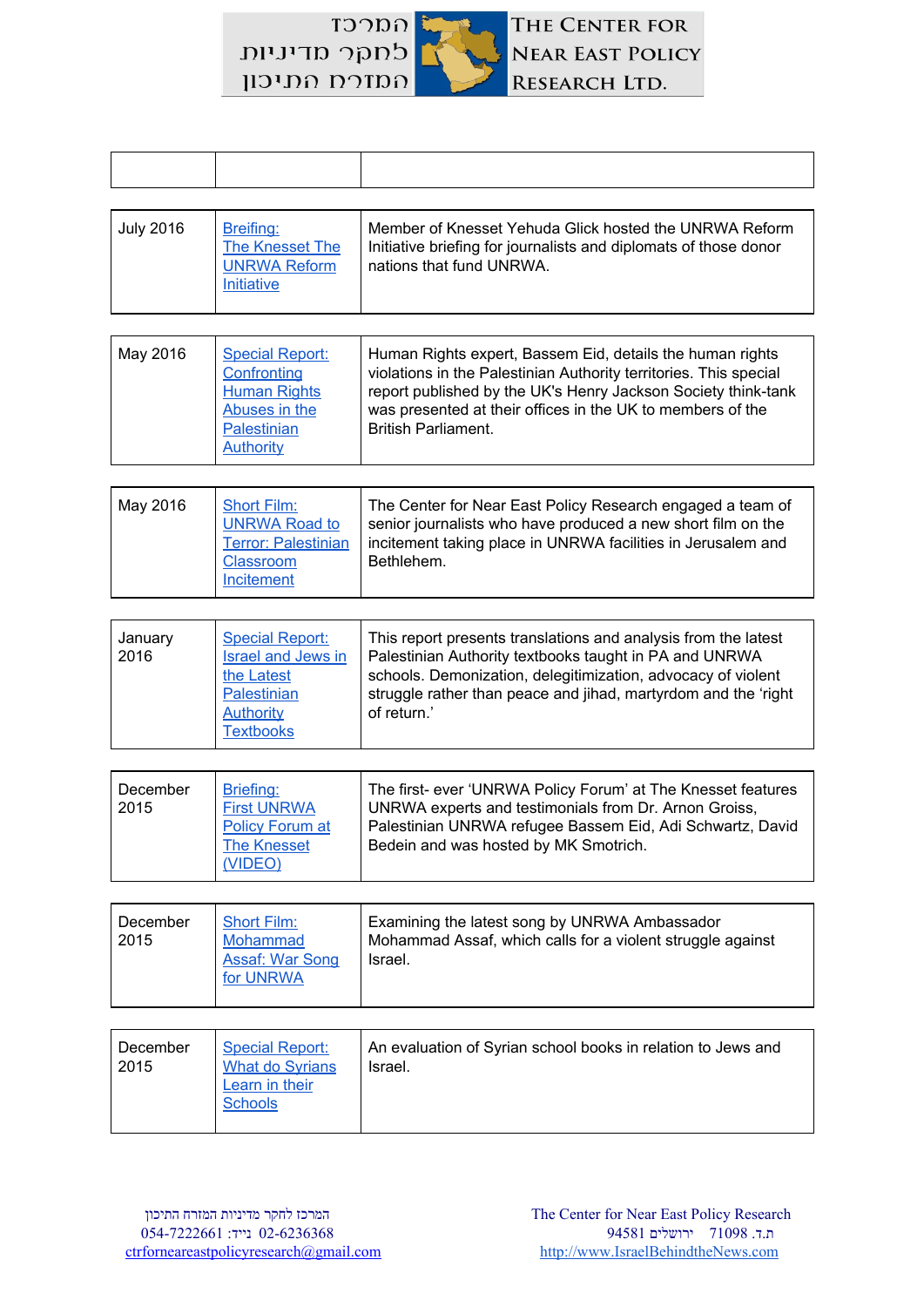| November,<br>2015 | <b>Special Report:</b><br>Required<br><b>Changes in PA</b><br><b>Textbooks to</b><br><b>Conform with</b><br><b>Peace Policies</b><br>Advocated by the<br>U.S. and E.U. | Recommendations to the U.S. and E.U. in suggesting how the<br>position of UNRWA can and should comply with U.S. and E.U.<br>standards of 'peace' policies. |
|-------------------|------------------------------------------------------------------------------------------------------------------------------------------------------------------------|------------------------------------------------------------------------------------------------------------------------------------------------------------|
|-------------------|------------------------------------------------------------------------------------------------------------------------------------------------------------------------|------------------------------------------------------------------------------------------------------------------------------------------------------------|

| <b>Special Report:</b><br>October,<br>2015<br><b>Israel and Jews in</b><br>the Palestinian<br><b>Authority</b><br>Schoolbooks | Special report and translations of the PA schoolbooks from<br>2000-2006, outlining the demonization and delegitimization of<br>Israel and the Jewish people. |
|-------------------------------------------------------------------------------------------------------------------------------|--------------------------------------------------------------------------------------------------------------------------------------------------------------|
|-------------------------------------------------------------------------------------------------------------------------------|--------------------------------------------------------------------------------------------------------------------------------------------------------------|

| September<br>2015 | Short Film: Iran:<br><b>Billions for Terror</b> | This film details Iran's direct funding of terrorism to its proxy<br>military operatives, Hezbollah and Hamas. With billions of<br>dollars of unfrozen assets expected to be unfrozen and<br>available to Iran, Iranian leaders have stated that they will<br>continue to fund Hamas. This film includes interviews with boy<br>and girl child soldiers of Hamas, who describe their intention to<br>destroy Israel, with guns, and other weapons. The interviews<br>and video of UNRWA-educated children was filmed in Gaza in<br>the summer of 2015. |
|-------------------|-------------------------------------------------|--------------------------------------------------------------------------------------------------------------------------------------------------------------------------------------------------------------------------------------------------------------------------------------------------------------------------------------------------------------------------------------------------------------------------------------------------------------------------------------------------------------------------------------------------------|
|                   |                                                 |                                                                                                                                                                                                                                                                                                                                                                                                                                                                                                                                                        |

| July,<br><b>Special Report:</b><br>2015<br>From Tehran to<br><b>UNRWA: The</b><br><b>New</b><br><b>U.S.-UNRWA</b><br><b>Accord</b> | Commentary on the latest U.S. - UNRWA accord, the Hamas<br>presence in UNRWA and the UNRWA school curriculum. |
|------------------------------------------------------------------------------------------------------------------------------------|---------------------------------------------------------------------------------------------------------------|
|------------------------------------------------------------------------------------------------------------------------------------|---------------------------------------------------------------------------------------------------------------|

| March, 2015<br>Short Film:<br><b>Hamas</b> | This short film shows how Hamas continues to indoctrinate<br>Children's Army of   children to engage in acts of terror. Shot on location in Gaza,<br>the film features interviews with leaders of Hamas and students<br>who live in UNRWA facilities and number 17,000 young teens<br>now being recruited and exploited for Hamas' army. |
|--------------------------------------------|------------------------------------------------------------------------------------------------------------------------------------------------------------------------------------------------------------------------------------------------------------------------------------------------------------------------------------------|
|--------------------------------------------|------------------------------------------------------------------------------------------------------------------------------------------------------------------------------------------------------------------------------------------------------------------------------------------------------------------------------------------|

| December,<br>Briefing:<br>2014<br>Henry Jackson<br><b>Society Event at</b><br>the British<br>Parliament | The Henry Jackson Society hosted an event with Bassem Eid,<br>Director of the Palestinian Human Rights Monitoring Group; Dr.<br>Arnon Groiss, Deputy Director of IBA's Arabic Radio and<br>experienced translator of Arabic schoolbooks; and David<br>Bedein, Director of the Center for Near East Policy Research<br>and Founder of The Israel Resource News Agency. The three<br>speakers brought their personal perspectives to the discussion<br>and called for auditing of the funds allocated to UNRWA,<br>making sure that the UNRWA curriculum stops incorporating<br>principles of martyrdom and "right to return" through use of |
|---------------------------------------------------------------------------------------------------------|--------------------------------------------------------------------------------------------------------------------------------------------------------------------------------------------------------------------------------------------------------------------------------------------------------------------------------------------------------------------------------------------------------------------------------------------------------------------------------------------------------------------------------------------------------------------------------------------------------------------------------------------|
|---------------------------------------------------------------------------------------------------------|--------------------------------------------------------------------------------------------------------------------------------------------------------------------------------------------------------------------------------------------------------------------------------------------------------------------------------------------------------------------------------------------------------------------------------------------------------------------------------------------------------------------------------------------------------------------------------------------------------------------------------------------|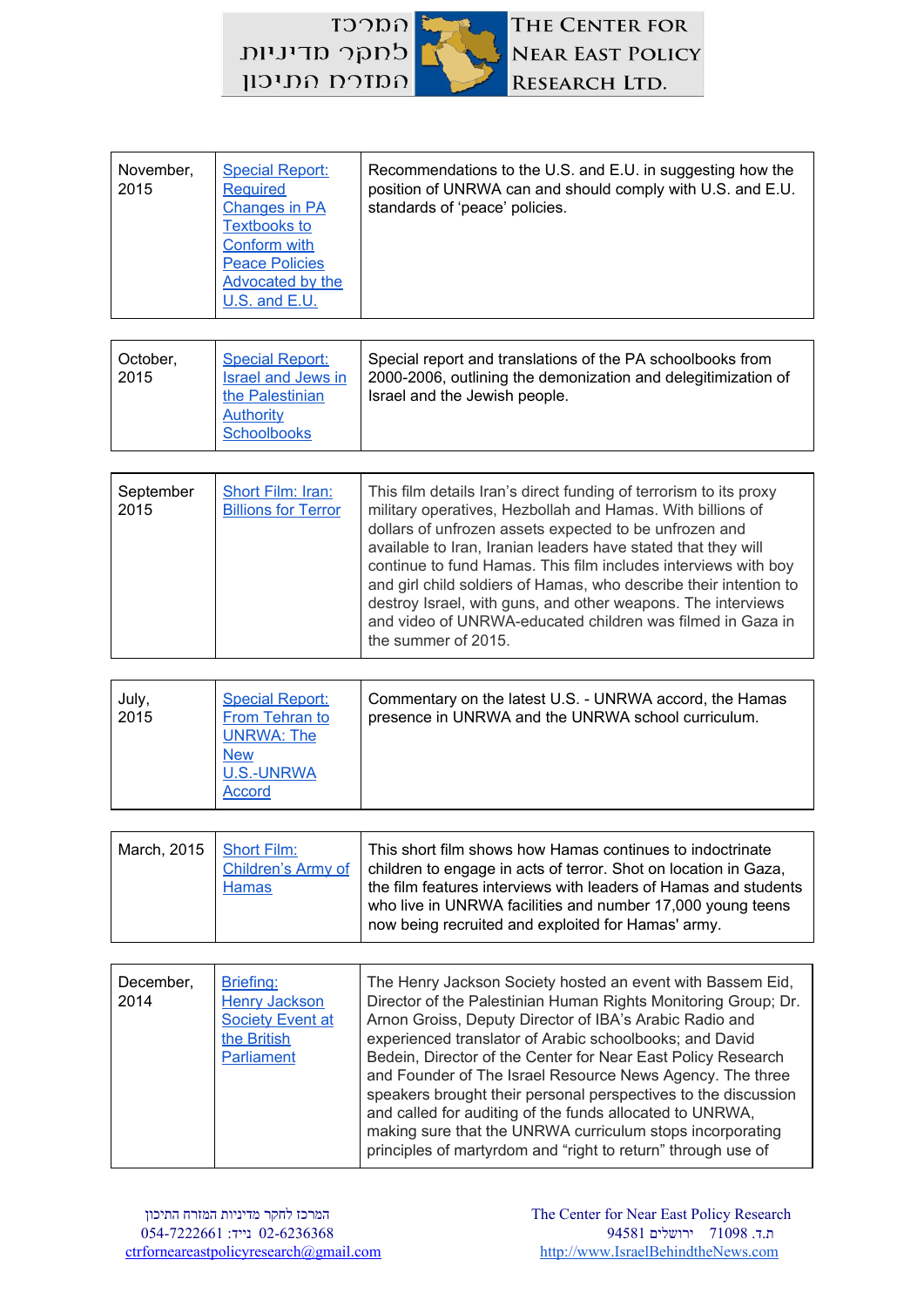$TOTC$ THE CENTER FOR לחקר מדיניות **NEAR EAST POLICY** המזרח התיכון RESEARCH LTD.

|  | arms, and dismissing those UNRWA officials who have clear<br>and proven links to Hamas. |
|--|-----------------------------------------------------------------------------------------|
|--|-----------------------------------------------------------------------------------------|

| December,<br>2014 | <b>Special Report:</b><br>Proud<br><b>Palestinians Must</b><br>Lead the Fight to<br><b>Reform UNRWA</b> | Special report on UNRWA reform by an UNRWA refugee and<br>Palestinian human rights activist, Bassem Eid. |
|-------------------|---------------------------------------------------------------------------------------------------------|----------------------------------------------------------------------------------------------------------|
|                   |                                                                                                         |                                                                                                          |

| October,<br>2014 | Briefing:<br>Canadian<br>Parliament | Presenting the latest film, 'UNRWA Goes to War,' for<br>Parliamentarians and the discussing the UNRWA / Hamas<br>cooperation over the 'Protective Edge' war. |
|------------------|-------------------------------------|--------------------------------------------------------------------------------------------------------------------------------------------------------------|
|                  |                                     |                                                                                                                                                              |

| October,<br>2014 | <b>Special Report:</b><br><b>Anti-Semitism in</b><br>New PA<br><b>Schoolbooks used</b><br>in UNRWA<br>Schools: | Summary of anti-semitic motifs found in PA schoolbooks used<br>in UNRWA schools, since the publication of the latest books<br>introduced by the PA in September, 2000. |
|------------------|----------------------------------------------------------------------------------------------------------------|------------------------------------------------------------------------------------------------------------------------------------------------------------------------|
|                  | 2001-2014                                                                                                      |                                                                                                                                                                        |

| September,<br><b>Special Report:</b><br>2014<br>A Dispassionate<br>Look at UNRWA as<br>a Neutral Source<br><b>After Examining</b><br><b>UNRWA</b><br><b>Statements During</b><br>the Summer War | UNRWA Statements post 'Protective Edge' War. |
|-------------------------------------------------------------------------------------------------------------------------------------------------------------------------------------------------|----------------------------------------------|
|-------------------------------------------------------------------------------------------------------------------------------------------------------------------------------------------------|----------------------------------------------|

| <b>Short Film:</b><br>Summer,<br><b>UNRWA Goes to</b><br>2014<br><b>War</b><br>teachers unions. | UNRWA has been hijacked by Hamas, as the 'Protective<br>Edge' War revealed rockets stored and fired from UNRWA<br>facilities. Students indoctrinated to wage war and jihad in<br>Hamas-run 'Kutla' (youth) clubs and schools with Hamas-run |
|-------------------------------------------------------------------------------------------------|---------------------------------------------------------------------------------------------------------------------------------------------------------------------------------------------------------------------------------------------|
|-------------------------------------------------------------------------------------------------|---------------------------------------------------------------------------------------------------------------------------------------------------------------------------------------------------------------------------------------------|

| August,<br>2014 | <b>Policy Paper for</b><br>Submission to the<br>$UN$ | UNRWA as a convenient surrogate for terrorist<br>organizations. |
|-----------------|------------------------------------------------------|-----------------------------------------------------------------|
|                 |                                                      |                                                                 |

| May,<br>2014 | Briefing:<br><b>Capitol Hill: UNRWA</b><br><b>Reform Initiative</b> | Briefing on Capitol Hill, Washington D.C. on May 21, 2014<br>entitled "Is UNRWA Part of the Problem or Solution?" |
|--------------|---------------------------------------------------------------------|-------------------------------------------------------------------------------------------------------------------|
|              |                                                                     |                                                                                                                   |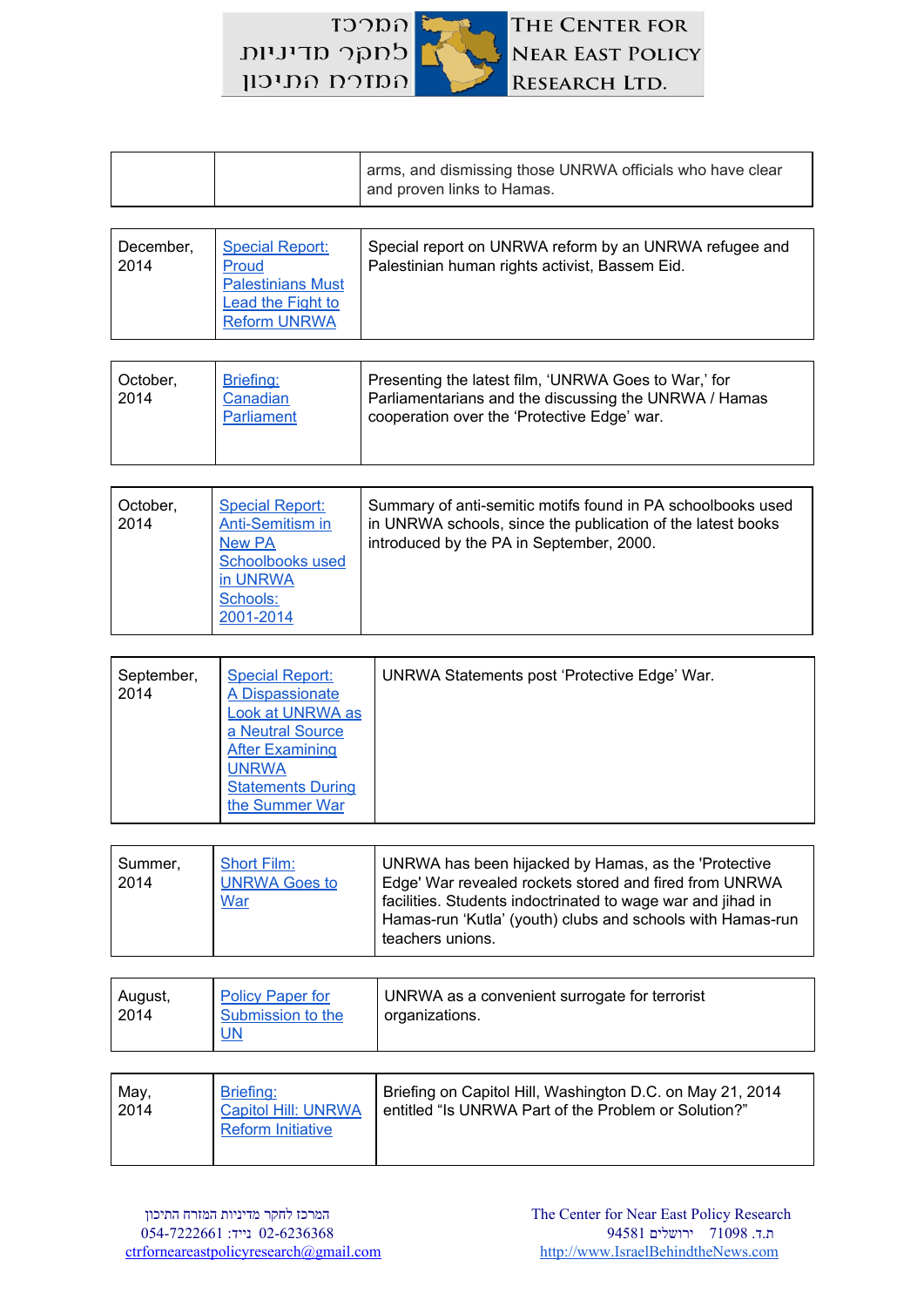$T3200$ THE CENTER FOR לחקר מדיניות NEAR EAST POLICY המזרח התיכון RESEARCH LTD.

| May,<br>2014      | Briefing:<br><b>United Nations:</b><br><b>UNRWA Reform</b><br>Initiative                                                                                              | Participated in a briefing on May 19, 2014 entitled "UNRWA:<br>Providing Humanitarian Relief or Prolonging the Palestinian<br>Refugee Problem?" Held at the United Nations, organized by<br>the International Association of Jewish Lawyers and Jurists<br>(IAJLJ).                                                                                                                   |  |
|-------------------|-----------------------------------------------------------------------------------------------------------------------------------------------------------------------|---------------------------------------------------------------------------------------------------------------------------------------------------------------------------------------------------------------------------------------------------------------------------------------------------------------------------------------------------------------------------------------|--|
|                   |                                                                                                                                                                       |                                                                                                                                                                                                                                                                                                                                                                                       |  |
| May,<br>2014      | <b>Special Report:</b><br><b>NGO Funders of</b><br><b>UNRWA</b>                                                                                                       | List of NGO's that currently fund UNRWA.                                                                                                                                                                                                                                                                                                                                              |  |
|                   |                                                                                                                                                                       |                                                                                                                                                                                                                                                                                                                                                                                       |  |
| January,<br>2014  | <b>Special Report:</b><br><b>UNRWA's</b><br>Problematic<br><b>Educational Role in</b><br>the Middle East<br>Conflict                                                  | Special report presented to donor nations that fund UNRWA,<br>outlining fundamental principles of UNRWA educational<br>policies.                                                                                                                                                                                                                                                      |  |
|                   |                                                                                                                                                                       |                                                                                                                                                                                                                                                                                                                                                                                       |  |
| May,<br>2014      | <b>Book Publication:</b><br>Roadblock to<br>Peace - How the<br><b>UN Perpetuates</b><br>the Arab-Israeli<br><b>Conflict: UNRWA</b><br><b>Policies</b><br>Reconsidered | Authored by David Bedein, outlining UNRWA's policies and<br>how they are perpetuating the Arab-Israeli wars.                                                                                                                                                                                                                                                                          |  |
|                   |                                                                                                                                                                       |                                                                                                                                                                                                                                                                                                                                                                                       |  |
| March,<br>2014    | Briefing:<br><b>British Parliament -</b><br><b>UNRWA Reform</b><br>Initiative                                                                                         | MP Blackman hosted this parliamentary event at the House of<br>Commons. Dr. Arnon Groiss and Jonathan HaLevi presented<br>the DFID with UNRWA educational materials and asked if they<br>would conduct an evaluation of UNRWA education, which<br>prepares half a million Palestinian students in UNRWA schools<br>to engage in a war. Camp Jihad was also screened for<br>attendees. |  |
|                   |                                                                                                                                                                       |                                                                                                                                                                                                                                                                                                                                                                                       |  |
| February,<br>2014 | Briefing:<br>The Knesset - The<br><b>UNRWA Reform</b><br>Initiative                                                                                                   | Hosted by MK Chetboun on the subject of the new Palestinian<br>Authority textbooks. Dr. Arnon Groiss displayed the newest<br>textbooks in use in the UNRWA schools and explained the<br>objective ways to evaluate the new textbooks. Dr. Einat Wilf<br>addressed the subject of reforming UNRWA practices on the<br>path to peace.                                                   |  |
|                   |                                                                                                                                                                       |                                                                                                                                                                                                                                                                                                                                                                                       |  |
| June, 2013        | Briefing:<br>The Knesset: The<br><b>UNRWA Reform</b><br><b>Initiative</b>                                                                                             | Briefing on the UNRWA curriculum of war and screening of<br>'Inside the UNRWA Classroom' for international diplomats and<br>NGO's.                                                                                                                                                                                                                                                    |  |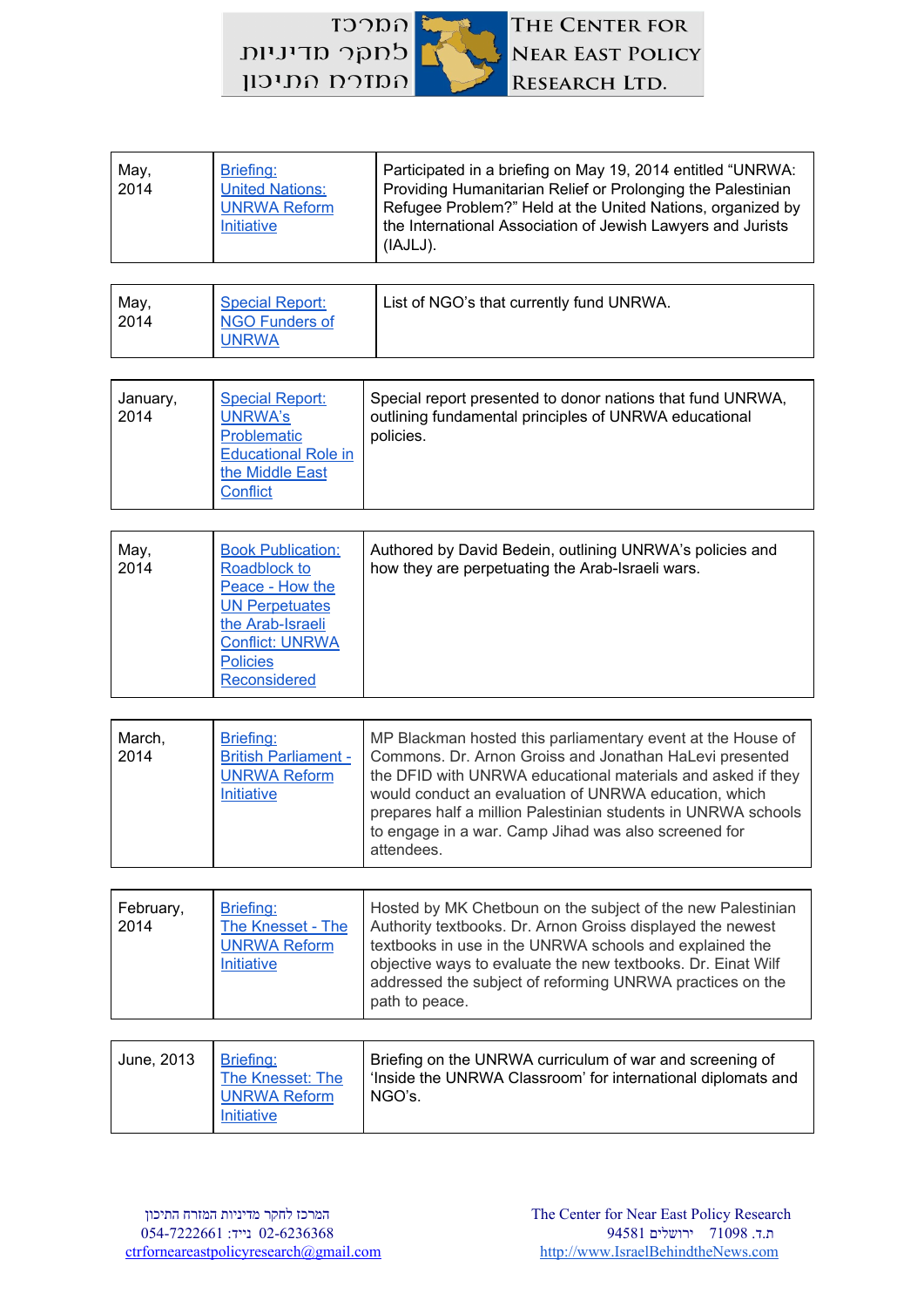לחקר מדיניות המדרח התיכון

COCCT

THE CENTER FOR **NEAR EAST POLICY** RESEARCH LTD.

| 2013               | <b>Short Film:</b><br><b>Camp Jihad</b>                                                                                         | Filmed at UNRWA summer camps, interviews with staff and<br>youth showing the promoting of a violent 'right of return' and<br>hatred of Jews.                        |
|--------------------|---------------------------------------------------------------------------------------------------------------------------------|---------------------------------------------------------------------------------------------------------------------------------------------------------------------|
| 2013               | <b>Short Film:</b><br><b>Inside the UNRWA</b><br><b>Classroom</b>                                                               | Inside the UNRWA classrooms, showing the educational<br>programming for violent 'right of return.'                                                                  |
| 2011-2013          | <b>Special Report:</b><br><b>Critiques of the</b><br>Wexler<br><b>Commission Study</b><br>of Middle East<br><b>School Books</b> | Consolidation of articles and reports on the flawed State<br>Department commissioned 'Wexler' study of Palestinian<br>Authority textbooks used in UNRWA schools.    |
| March,<br>2012     | Briefing:<br>Canadian<br>Parliament -<br><b>UNRWA Reform</b><br>Initiative                                                      | March 27, 2012: Presentations by David Bedein, Dr. Arnon<br>Groiss and Jonathan D. Halevi.                                                                          |
| March,<br>2012     | <b>Special Report:</b><br><b>UNRWA As a</b><br><b>Violator of Human</b><br><b>Rights</b>                                        | Human rights implications and impact of UNRWA policies and<br>practices.                                                                                            |
| January,<br>2012   | Briefing:<br><b>Capitol Hill:</b><br><b>UNRWA Reform</b><br>Initiative                                                          | Presentation of UNRWA educational materials and discussion<br>with Rep. Chris Smith (R - N.J.) on the subject of education<br>reform.                               |
| 2011               | <b>Book Publication:</b><br>Where Has All the<br><b>Flour Gone</b>                                                              | A book on UNRWA authored by David Bedein, featuring the<br>politicized policies of UNRWA and its' role in stalling<br>advancement and reconciliation in the region. |
| October,<br>2011   | <b>Special Report:</b><br><b>UNRWA Schools in</b><br>Gaza - A<br>Greenhouse for<br><b>Hamas</b>                                 | Hamas infiltration of UNRWA teachers union and 'Kutla' youth<br>clubs and a profile of several Hamas terrorists that came out<br>of these schools.                  |
| September,<br>2011 | <b>Special Report:</b><br><b>Teaching the Right</b><br>of Return on                                                             | Translations of text taken directly from Palestinian Authority<br>schoolbooks used in UNRWA schools.                                                                |

ת.ד. 71098 ירושלים 94581 02-6236368 נייד: 054-7222661 [ctrforneareastpolicyresearch@gmail.com](mailto:ctrforneareastpolicyresearch@gmail.com) [http://www.IsraelBehindtheNews.com](http://www.israelbehindthenews.com/)

[UNRWA's](http://israelbehindthenews.com/library/pdfs/RightofReturninUNRWASchools.pdf) Schools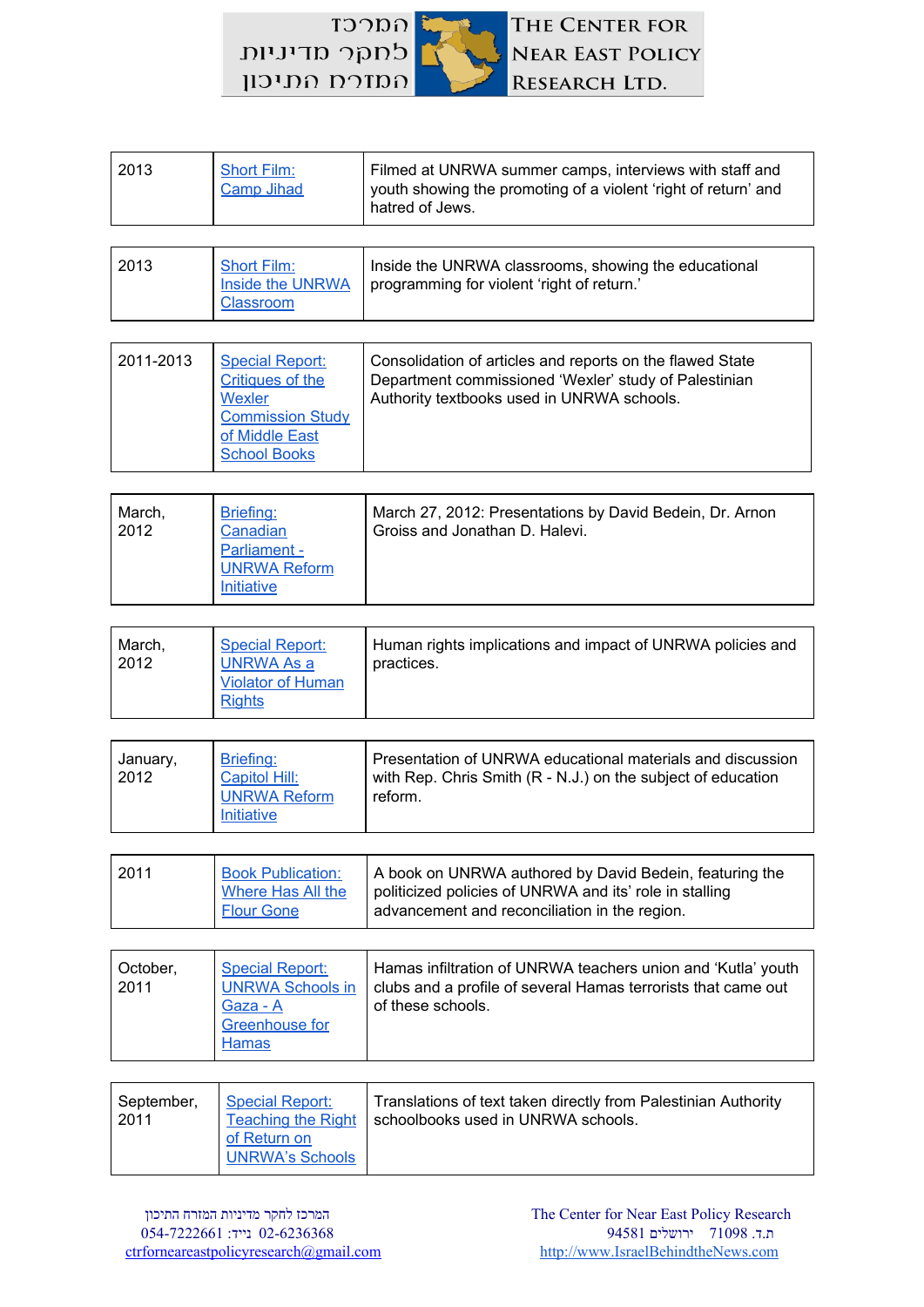$TDDD$ לחקר מדיניות המזרח התיכון



| 2011            | <b>Special Report:</b><br><b>Comparative Chart:</b><br><b>UNRWA vs.</b><br><b>UNHCR</b>                                          | Outlining the statistical data for UNRWA and the UNHCR.                                                                                                                                                                                                                                                              |  |
|-----------------|----------------------------------------------------------------------------------------------------------------------------------|----------------------------------------------------------------------------------------------------------------------------------------------------------------------------------------------------------------------------------------------------------------------------------------------------------------------|--|
|                 |                                                                                                                                  |                                                                                                                                                                                                                                                                                                                      |  |
| August,<br>2011 | <b>Special Report:</b><br><b>UNRWA's</b><br><b>Anti-Israel Bias</b>                                                              | Misrepresentation of situation in Gaza, promoting the flotilla,<br>whitewashing of Hamas, new commissioner and his political<br>stance and politicizing UNRWA.                                                                                                                                                       |  |
|                 |                                                                                                                                  |                                                                                                                                                                                                                                                                                                                      |  |
| July,<br>2011   | <b>Special Report:</b><br><b>UNRWA</b><br><b>Association with</b><br><b>Hamas</b>                                                | 'Right of return' radicalism in UNRWA camps and hamas<br>takeover of UNRWA staff, schools and youth clubs.                                                                                                                                                                                                           |  |
|                 |                                                                                                                                  |                                                                                                                                                                                                                                                                                                                      |  |
| 2011            | <b>Short Film:</b><br><b>UNRWA Right of</b><br><b>Return Summer</b><br>Camp                                                      | Summer camp activities in UNRWA camps, promoting the<br>right of return. Interviews with staff and students.                                                                                                                                                                                                         |  |
|                 |                                                                                                                                  |                                                                                                                                                                                                                                                                                                                      |  |
| May,<br>2011    | <b>Special Report:</b><br>The Case for<br><b>Reforming UNRWA</b>                                                                 | UNRWA changing its tactics alluding to reform, activities of<br>John Ging, operating policies and the right of return.<br>Incitement and terror groups embedded in UNRWA, textbooks<br>not recognizing Israel/the 'other,' conclusions.                                                                              |  |
|                 |                                                                                                                                  |                                                                                                                                                                                                                                                                                                                      |  |
| 2011            | <b>Documentary Film:</b><br><b>Palestinian</b><br><b>Refugee Policy:</b><br><b>From Despair to</b><br>Hope                       | UNRWA educational policies, textbooks, comparing UNRWA<br>to UNHCR, re-settling a Palestinian refugee family in Chile,<br>UNRWA questionable policies, interviews with UNRWA staff<br>and profiles of UNRWA students turned suicide killers.<br>Highlighting the terror groups operating within UNRWA<br>facilities. |  |
|                 |                                                                                                                                  |                                                                                                                                                                                                                                                                                                                      |  |
| 2010            | <b>Special Report:</b><br><b>Official Policy</b><br><b>Statements of</b><br><b>UNRWA Officials:</b><br>A Thorough<br>Examination | Statements from UNRWA officials.                                                                                                                                                                                                                                                                                     |  |
|                 |                                                                                                                                  |                                                                                                                                                                                                                                                                                                                      |  |

| December,<br>2010 | <b>Special Report:</b><br><b>The Palestinian</b><br>Refugees on the<br>Day After<br>Independence | Implications of the 'right of return.' |
|-------------------|--------------------------------------------------------------------------------------------------|----------------------------------------|
|                   |                                                                                                  |                                        |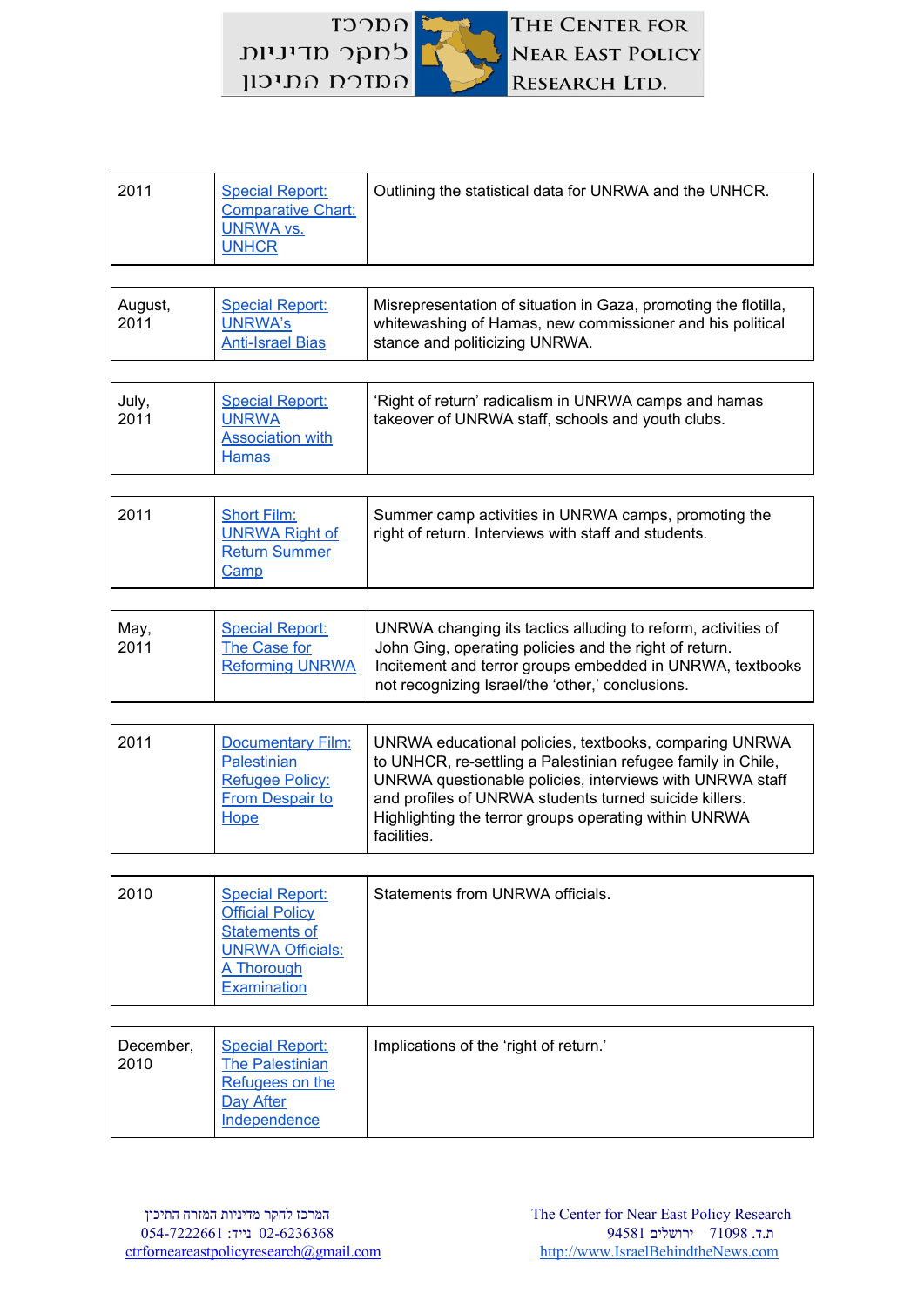$\Omega$ THE CENTER FOR לחקר מדיניות NEAR EAST POLICY המזרח התיכון RESEARCH LTD.

| July,<br>2010 | <b>Special Report:</b><br>The Incitement<br>Report: Vol. I,<br><b>Issue 5</b> | Official Palestinian Authority incitement and slander against<br>Israel. Official UNRWA incitement in the case of the flotilla<br>'Mavi Marmara." |
|---------------|-------------------------------------------------------------------------------|---------------------------------------------------------------------------------------------------------------------------------------------------|
| June, 2010    | Briefing:                                                                     | Screening 'For the Sake of Nakba' and a presentation by                                                                                           |
|               | Capitol Hill:<br><b>UNRWA Reform</b><br>Initiative                            | Arlene Kushner of the subject of Palestinian refugees.                                                                                            |

| April, 2010<br><b>Special Report:</b><br>The Incitement<br>Report: Vol. I, Issue | Addresses the misrepresentations and incitement routinely<br>found amongst UNRWA representatives. |
|----------------------------------------------------------------------------------|---------------------------------------------------------------------------------------------------|
|----------------------------------------------------------------------------------|---------------------------------------------------------------------------------------------------|

| August, | <b>Special Report:</b> | UNRWA's position during the 'Cast Lead' war, Hamas                           |
|---------|------------------------|------------------------------------------------------------------------------|
| 2009    | Gaza                   | UNRWA: Its Role in   connections, public statements by UNRWA, IDF and UNRWA. |

| March, 2009<br>Monograph<br>European<br>Parliament:<br>Connection | <b>Special Report:</b><br>Prepared for the<br><b>UNRWA in Gaza &amp;</b><br><b>Terror Groups: The</b> | Hamas domination of teachers unions in Gaza, UNRWA<br>workers elections, officials support for armed struggle,<br>teachers promote martyrdom, terror takeover of 'Kutla' youth<br>clubs, 'Islamic Jihad' presence in UNRWA schools, and PFLP<br>presence in UNRWA schools. |
|-------------------------------------------------------------------|-------------------------------------------------------------------------------------------------------|----------------------------------------------------------------------------------------------------------------------------------------------------------------------------------------------------------------------------------------------------------------------------|
|-------------------------------------------------------------------|-------------------------------------------------------------------------------------------------------|----------------------------------------------------------------------------------------------------------------------------------------------------------------------------------------------------------------------------------------------------------------------------|

| November,<br><b>Special Report:</b><br>2008<br>Overview and<br><b>Policy Critique</b> | UNRWA history, operational data, finances, rolls, mandate,<br>policies and its' effect on refugees, terror, political agenda and<br>questionable practices. |
|---------------------------------------------------------------------------------------|-------------------------------------------------------------------------------------------------------------------------------------------------------------|
|---------------------------------------------------------------------------------------|-------------------------------------------------------------------------------------------------------------------------------------------------------------|

| September, Special Report:<br>2005<br>A Hard Look At An<br><b>Agency in Trouble</b> | UNRWA inaction, denials, responsibilities and conclusions. |
|-------------------------------------------------------------------------------------|------------------------------------------------------------|
|-------------------------------------------------------------------------------------|------------------------------------------------------------|

| January,<br>2005 | Briefing:<br>Capitol Hill:<br><b>UNRWA Reform</b><br>Initiative | Briefing for staffers of the U.S. House International Relations<br>Committee members on the subject of official Palestinian<br>Authority textbooks as the fomenters of violence among youth<br>in the territories. |
|------------------|-----------------------------------------------------------------|--------------------------------------------------------------------------------------------------------------------------------------------------------------------------------------------------------------------|
|                  |                                                                 |                                                                                                                                                                                                                    |